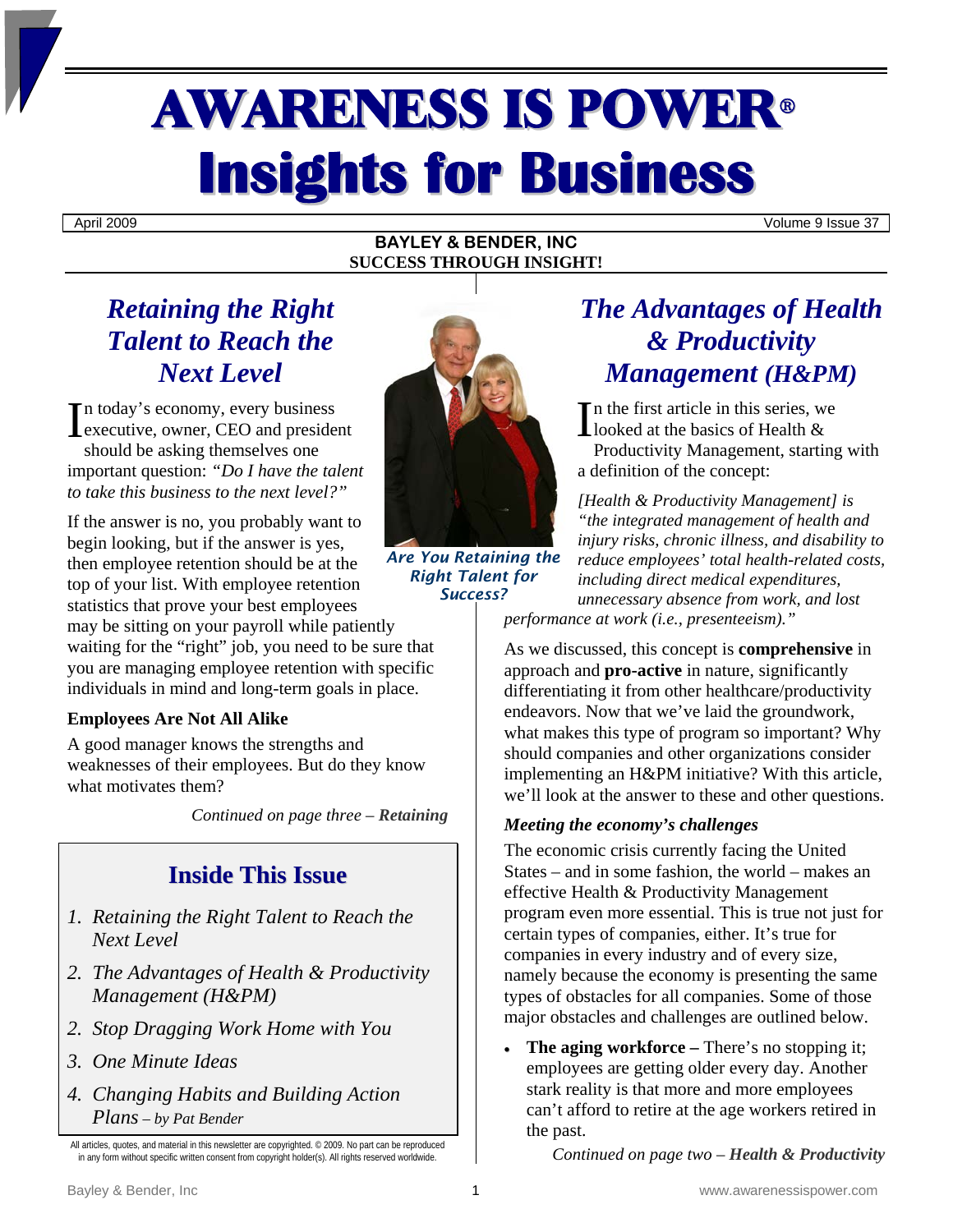#### *Continued from page one – Health & Productivity*

As a result, they're working well into their 60s and beyond. At that age, employees are more at risk for injuries, disabilities and/or chronic illness. Therefore, their subsequent absence from work, even for short amounts of time, can eat into a company's overall productivity. The H&PM program can help to combat this challenge.

• **The healthcare dilemma –** Healthcare costs seem to skyrocket every year, rising even faster than the annual rate of inflation. For some small business



owners, the cost of providing healthcare to employees has become a crippling expense. Consequently, it's in their best interests to help their employees be as healthy as possible in an attempt to keep costs at acceptable levels from year to year. To add to the dilemma, healthcare isn't about to become more affordable, at least not in the foreseeable future.

- **The need for more productivity with fewer employees –** Companies have been slashing payrolls at quite a fast clip since the beginning of the year, and more job losses are forecast for the remainder of the year. As a result, it's imperative that companies invest in the health of their employees so that they can reap a sizeable investment in terms of productivity. Specifically, they need to maximize their productivity from each employee on an individual basis. This "production-peremployee" matrix is a strong indicator of a company's long-term success. In other words, it's what makes a company "lean and mean."
- **Survival of the fittest** That leads us to the top priority, both for companies individually and the country as a whole. Continued revenue generation and the existence of concrete profit margins (as opposed to the manufactured margins that have been gleefully reported on a routine basis during the past few years) are essential for the continued growth and development of the economy. Only those companies that pay the proper amount of attention to health and productivity will be positioned correctly to reap the benefits once the economy rebounds.

#### *Taking the next step*

As you can see, keeping employees healthy and productive has never been as important as it is right now. In all likelihood, it's going to become even more crucial in the future. If properly implemented and monitored, a Health & Productivity Management program can help just about any company reach their goals and objectives, especially as they pertain to greater productivity and a healthier bottom line.

However, now more questions can be posed. How does a company go about implementing such a program? Are there specific steps that can be undertaken to ensure a greater level of success? Does it matter if you're a big company or a smaller company? *In our next issue, we'll tackle these questions in the final part of our three-part series.* 

## *Stop Dragging Work Home with You*

You'll find that your worklife and your homelife will be more productive and enjoyable if you can confine work to the office.

#### **Here are some tips that will help:**

<sup>9</sup> **Gripe about work for no more than 10 minutes.** If you've



had a bad day, keep it from invading your evening at home. Set a timer if you have to. Return the favor by listening to the other person's gripes.

- **Tie up loose ends.** To keep your mind off work, write down any nagging, office-related matters as soon as possible after arriving at home. *Example:* "Remember to call Jones tomorrow before noon, re: contract renewal." Then forget about it until the next day.
- <sup>9</sup> **Take 20 minutes to clear your mind.** Create some ritual that marks the transition from work to home. *Examples:* Take a walk, meditate, shoot baskets or read a section of the newspaper.

Source: *Manager's Edge,* as adapted from *Secrets of Executive Success,* Mark Golin, Mark Bricklin and David Diamond

*It's all about quality of life and finding a happy balance between work and friends and family.*  - Philip Greene

*Continued on next column –*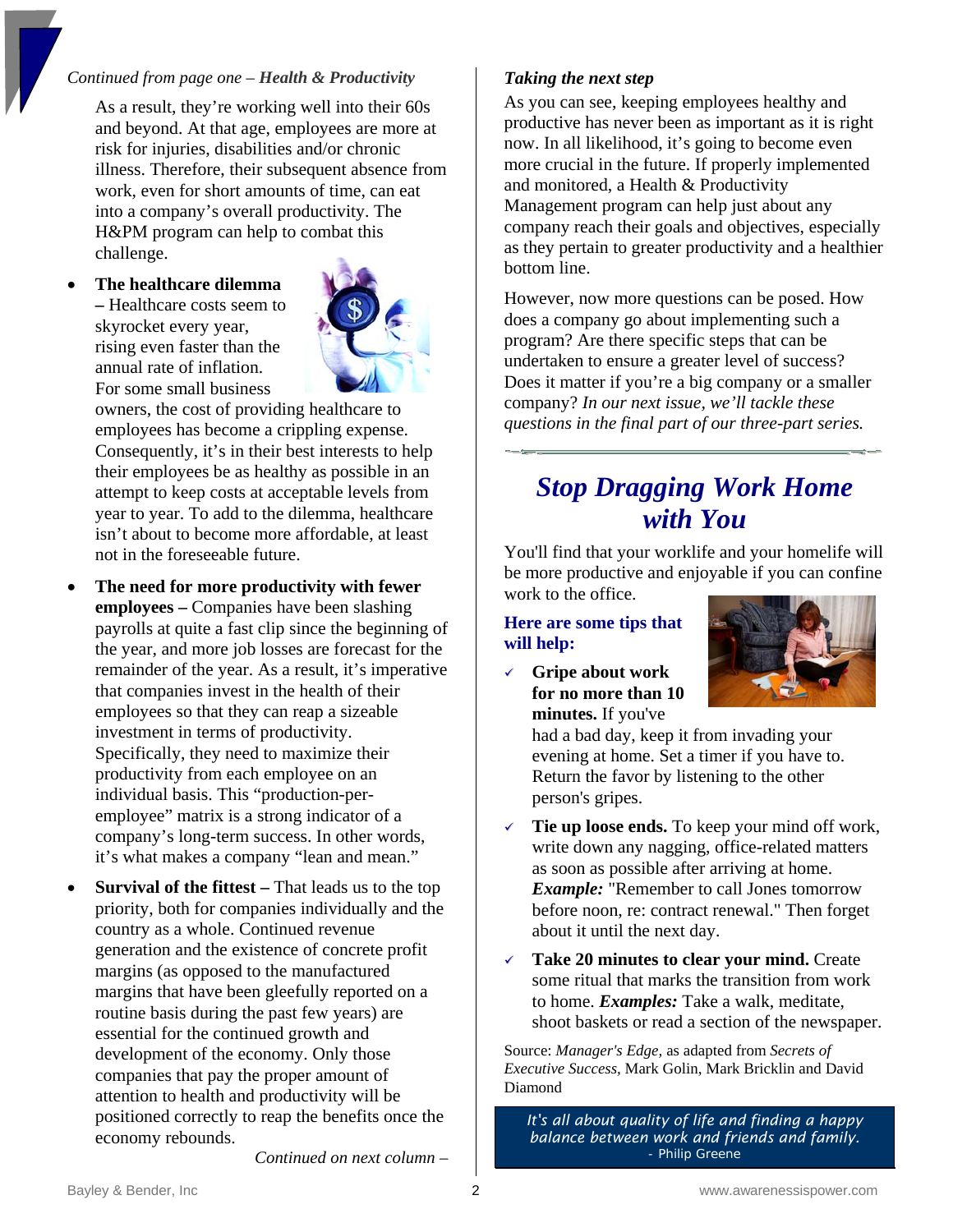#### *Continued from page one – Retaining*

In employee retention studies, TTI has found that money is NOT the reason most employees leave a job, which seems contrary to popular belief. In our latest study of over 19,000 job seekers, only 19% said money was the reason they were looking for a new job. Instead, more popular reasons included stress, mismanagement, lack of room for advancement and lack of employee development.

In order to effectively manage employee retention, it is important to determine the core values of each individual. What drives them to take action? What keeps them engaged and motivated? What needs do they have that should be fulfilled on the job? For example, let's assume Steve is a salesman for a medical device company that sells new health care devices to hospitals. What motivates Steve to get out of bed each day, put on his suit and give a great sales pitch? Perhaps he knows that each time he introduces better technology to a hospital, he impacts the lives of many every day. Or, maybe Steve's personal goal is to be the top salesman in the company. Yet another possibility is that Steve comes from a family of salesmen and takes pride in following in their footsteps. Whatever the case may be, the important thing is to know what motivates Steve and ensure that employee retention strategies cater to his unique, personal motivators.

#### **Employee Retention Must Fit Corporate Goals**

Developing an employee retention strategy that is specific to each individual must start with an in-depth look at the company's long-term goals and what it needs for success. What is the next level? What skills do you need to get there? Who has those skills and what skills are missing in the company? While it is not an easy task, it is an important step in the process of creating an employee retention strategy that will help you meet your long-term goals. Perhaps you will find that job roles should be re-organized, skills of certain employees are better utilized in another way, or certain employees are key to future success. Once you have determined how your workforce needs to adapt to meet company goals, you can implement an employee retention strategy that ensures your best talent is there to help you reach the top.

Copyright by Bill J. Bonnstetter. All rights reserved worldwide under Target Training International, Ltd.



#### Welcome to the Deep Web – PIPL.com

Since most personal profiles, public records and other people-related documents are stored in databases and not on static web pages, most of the higher-quality information about people is simply "invisible" to a regular search engine. Pipl's query-engine helps you find deep web pages that cannot be found on regular search engines.

Unlike a typical search-engine, Pipl is designed to retrieve information from the deep web, to interact with searchable databases and extract facts, contact details and other relevant information from personal profiles, member directories, scientific publications, court records and numerous other deep-web sources.

Check it out at [www.pipl.com](http://www.pipl.com/)



#### **'Turbo Typer' Time Saver**

Turbo Typer is a program designed to save your fingers and wrists from typing the same thing over-andover. (That and your sanity!) If you ever find yourself repeatedly typing the same thing, you need Turbo Typer.

Type your message (it can be as short or as long as you like) in Turbo Typer. Click save. Now, anytime you need that message, click on it in Turbo Typer and you can instantly paste your message into an email, a Word document or any program on your computer!

Turbo Typer allows you to put in an unlimited number of "text snippets" that you can use at any time.

This application is great for anyone using a computer. Often, people will take the hard way and do repetitive actions because they are not sure how to do it better. Turbo Typer does it better and will save you time.

[Click here for more information](http://newsletterville.com/software/turbo_typer/website/index.html) or call 740-824-4842.

*The reward for work well done is the opportunity to do more.*  - Jonas Salk

Don't miss next month's issue. **Subscribe now!** 

#### **AWARENESS IS POWER®** *Insights for Business*

2024 Powder Mill Rd Silver Spring, MD 20903 Tel: 301-439-8317

E-mail:

[aip@awarenessispower.com](mailto:aip@awarenessispower.com)

Visit Our Web Site at: [www.awarenessispower.com](http://www.awarenessispower.com/)

12 Issues For Only \$97